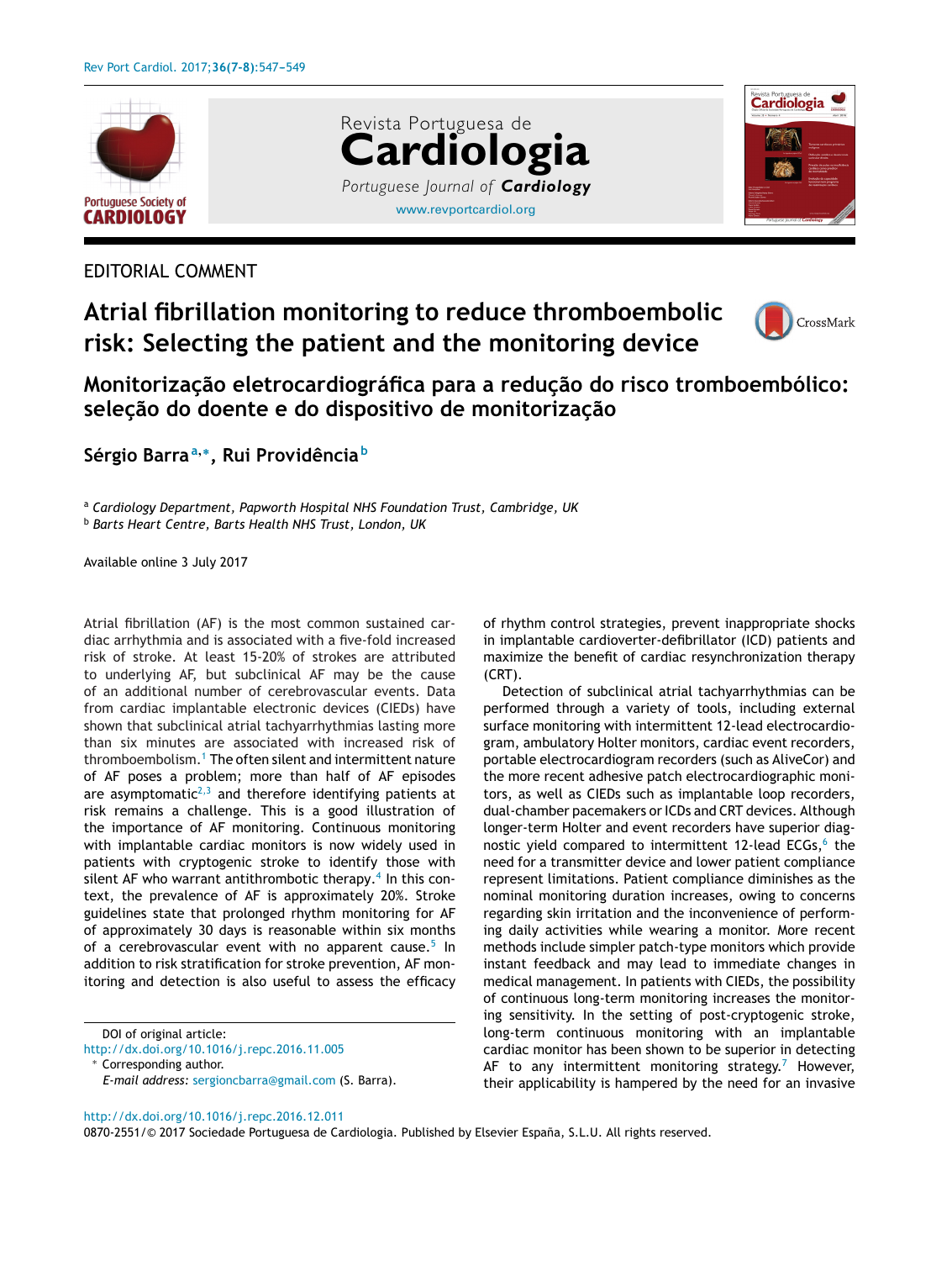<span id="page-1-0"></span>procedure. Ideally, the optimal monitoring device should be non-invasive, inexpensive, simple to use and able to provide continuous long-term monitoring with immediate feedback.

In this issue of the *Journal*, Primo et al. have elegantly provided an assessment of the prevalence of AF, based on episodes of atrial arrhythmia lasting for more than 30 seconds, obtained through a 12-lead Holter monitor. $8$ Their study cohort included patients referred for Holter monitoring for a variety of reasons, as determined by their general practitioners. The main strengths of this study are (1) its prospective nature, (2) the use of 12-lead electrocardiographic monitoring, which enables more accurate determination of the underlying rhythm (with potential therapeutic implications) compared to the standard threelead Holter, (3) continuous 24-hour monitoring, as opposed to a single 12-lead ECG as used in the FAMA study, $9$  with improved diagnostic yield, (4) the inclusion of a relatively unbiased population of patients seen due to a variety of cardiovascular symptoms, enabling a more accurate representation of AF prevalence in this context, (5) an independent and blinded analysis by up to three different electrophysiologists, and (6) the large size of the study sample, allowing narrow 95% confidence intervals.

Several important observations can be made on the results of this study. Firstly, more than 10 out of 100 patients participating in this study had documented AF or atrial flutter (of which one fifth with paroxysmal AF). This figure is higher than previously reported in both European and American studies,  $10,11$  although AF prevalence in individuals aged 80 years or older may indeed be well above [10](#page-2-0)%.<sup>10</sup> In 2010, the number of adults aged ≥55 years with AF corresponded to 1.8% of the total European Union population, and this figure will rise to 3.5% by 2060. This increase will be particularly dramatic in adults aged over 75.<sup>[12](#page-2-0)</sup> The higher prevalence of AF in the present study is likely a result of the criteria used for patient selection. A higher AF prevalence should be expected in patients who present with cardiovascular symptoms, even if non-specific, compared to a cohort of asymptomatic patients. However, this study does provide us with a reasonably accurate estimate of AF prevalence among symptomatic patients who are typically seen by their general practitioners. The number may be higher in the context of a more specialized cardiology outpatient clinic. It is also noteworthy that advances in treatment for chronic cardiac and non-cardiac conditions, aging populations, and improved ability to diagnose AF through a wider range of monitoring devices may explain the higher prevalence of AF in more recent studies compared with older ones.

Secondly, the vast majority of patients with documented paroxysmal AF had never had any ECG documentation of this arrhythmia and hence only a minority of these were anticoagulated. As the authors state, the very low use of anticoagulation is mainly a reflection of an undiagnosed cohort, although faulty judgments on the risk of bleeding, especially in elderly patients, also help explain the low rate of anticoagulation prescription in AF patients, as shown in the Portuguese setting.  $13$ 

In patients with cardiovascular symptoms, manual pulse palpation should be performed to determine the presence of an irregular pulse that could indicate underlying AF. A

12-lead electrocardiogram should then be performed on all patients in whom a diagnosis of AF is suspected based on the detection of an irregular pulse. The present study demonstrates that 24-hour Holter should also be considered for all of these patients, with consideration of longer monitoring in patients whose characteristics may put them at higher risk of AF: male gender, advanced age, or a history of hypertension, chronic obstructive pulmonary disease, cerebrovascular or ischemic heart disease. Likewise, a large waist circumference, sedentary lifestyle and high alcohol intake are also predictors of AF. Young age should not preclude appropriate investigation, as AF is seen throughout all age strata, as this study shows.

Notwithstanding the unequivocal merit of this study, we should point out that, in patients considered to be at high risk of AF, and especially those who have sustained a cerebrovascular event, 24-hour Holter monitoring may be insufficient. It is well established that the longer a patient is monitored (and this is not exclusive to implantable cardiac monitors), the greater the likelihood of detecting sustained atrial arrhythmias including asymptomatic AF, with subsequent impact on the rate of anticoagulation prescription.<sup>[14,15](#page-2-0)</sup>

The role of AF monitoring for the selection of patients who could benefit from catheter ablation is much less straightforward. AF ablation is mostly indicated in symptomatic patients for quality-of-life purposes. AF ablation in asymptomatic patients is not generally recommended, and this is unlikely to change in the near future unless studies such as the Catheter Ablation Versus Antiarrhythmic Drug Therapy for Atrial Fibrillation (CABANA) trial demonstrate that successful AF ablation can lead to decreased long-term risk of mortality or stroke compared with medical management. Despite promising results by Di Biase et al. in a recent study of heart failure patients with  $AF<sub>16</sub>$  $AF<sub>16</sub>$  $AF<sub>16</sub>$  all other evidence supporting the utility of AF ablation in stroke or mortality risk reduction is based on observational data.

To summarize, 24-hour 12-lead Holter monitors are an elegant screening method for patients with a multitude of cardiovascular symptoms, enabling detection of paroxysmal AF or atrial flutter in a non-negligible percentage of patients. In patients with risk factors for AF and especially a recent history of thromboembolism, more prolonged or long-term continuous AF monitoring should be performed wherever possible. Even short-lasting atrial arrhythmias carry a significantly increased risk of thromboembolism and therefore any documented AF of at least a few minutes should lead to consideration of oral anticoagulation prophylaxis as per the  $CHA<sub>2</sub>DS<sub>2</sub>$ -VASc score.

## **Conflicts of interest**

The authors have no conflicts of interest to declare.

## **References**

1. [Healey](http://refhub.elsevier.com/S0870-2551(16)30382-1/sbref0085) [JS,](http://refhub.elsevier.com/S0870-2551(16)30382-1/sbref0085) [Connolly](http://refhub.elsevier.com/S0870-2551(16)30382-1/sbref0085) [SJ,](http://refhub.elsevier.com/S0870-2551(16)30382-1/sbref0085) [Gold](http://refhub.elsevier.com/S0870-2551(16)30382-1/sbref0085) [MR,](http://refhub.elsevier.com/S0870-2551(16)30382-1/sbref0085) [et](http://refhub.elsevier.com/S0870-2551(16)30382-1/sbref0085) [al.,](http://refhub.elsevier.com/S0870-2551(16)30382-1/sbref0085) [ASSERT](http://refhub.elsevier.com/S0870-2551(16)30382-1/sbref0085) [Investigators.](http://refhub.elsevier.com/S0870-2551(16)30382-1/sbref0085) [Subclinical](http://refhub.elsevier.com/S0870-2551(16)30382-1/sbref0085) [atrial](http://refhub.elsevier.com/S0870-2551(16)30382-1/sbref0085) [fibrillation](http://refhub.elsevier.com/S0870-2551(16)30382-1/sbref0085) [and](http://refhub.elsevier.com/S0870-2551(16)30382-1/sbref0085) [the](http://refhub.elsevier.com/S0870-2551(16)30382-1/sbref0085) [risk](http://refhub.elsevier.com/S0870-2551(16)30382-1/sbref0085) [of](http://refhub.elsevier.com/S0870-2551(16)30382-1/sbref0085) [stroke.](http://refhub.elsevier.com/S0870-2551(16)30382-1/sbref0085) [N](http://refhub.elsevier.com/S0870-2551(16)30382-1/sbref0085) [Engl](http://refhub.elsevier.com/S0870-2551(16)30382-1/sbref0085) [J](http://refhub.elsevier.com/S0870-2551(16)30382-1/sbref0085) [Med.](http://refhub.elsevier.com/S0870-2551(16)30382-1/sbref0085) 2012;366:120-9.